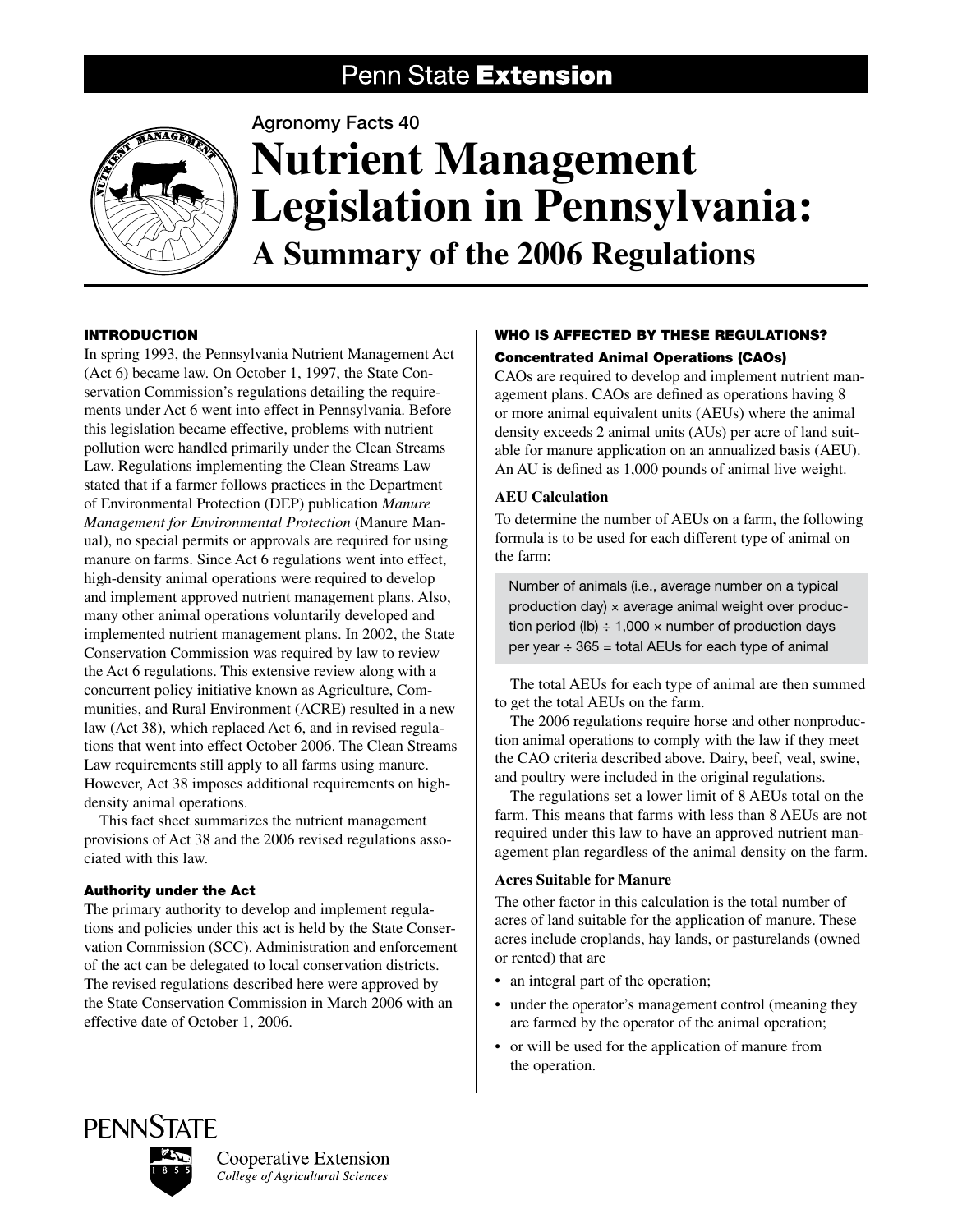Farmstead (including barnyards, feedlots, and other animal concentration areas) and forestlands cannot be included. However, manure application is not restricted only to the acres described above, but these acres are the acres to be used in the animal density calculations to identify CAOs.

#### **AEU per Acre**

The animal density is determined by dividing the total AEUs by the acres suitable for the application of manure.

The animal density criterion does not prohibit development or expansion of agricultural operations that would exceed 2 AEUs per acre. It simply means that these farms will be required to implement an approved nutrient management plan under the act.

Any farm that violates the Clean Streams Law also may be required by DEP to develop a nutrient management plan regardless of their animal density.

Penn State Extension's *Agronomy Facts 54: Pennsylvania's Nutrient Management Act (Act 38): Who Is Affected?* provides standard animal weights and a worksheet to assist farmers in determining their CAO status.

#### Volunteers

Approximately 5 percent of Pennsylvania's animal operations fall into the CAO category. The other 95 percent are encouraged to develop and implement nutrient management plans voluntarily to maintain and improve health, safety, and the environment for the people of the Commonwealth. Voluntary nutrient management plans follow the same planning criteria as plans developed for CAOs. Under the Clean Streams Law, all farms in Pennsylvania are required to have a manure management plan based on the DEP Manure Manual. An Act 38 nutrient management plan for a CAO or volunteer would meet this requirement.

Voluntary nutrient management plans on non-CAOs can often save the farmer money and improve yields on the operation. Also, properly implemented Act 38 nutrient management plans provide liability protection for the operator from civil penalties and actions. Opportunities to receive financial assistance from various agencies may be available to operators who develop and implement voluntary nutrient management plans. Reimbursements (for plan development), low-interest loans, and grants (for plan implementation) will be provided to eligible operators to the extent that funds are available. For more information on volunteer participation under Act 38, contact the local county conservation district or the State Conservation Commission at 2301 N. Cameron Street, Harrisburg, PA 17110-9408 or phone 717-787-8821.

#### Nutrient Management Plan Content **REQUIREMENTS**

#### Standard Plan Requirements and Format

Any farm classified as a CAO must have a nutrient management plan prepared by a certified nutrient management specialist. The Pennsylvania Department of Agriculture oversees the program to certify specialists to write and review nutrient management plans. Farmers may obtain certification to write their own plans. Farmers who are not certified planners themselves will need to consult with a certified nutrient management specialist, who will help to develop a nutrient management plan for the operation. All plans are to be reviewed by the county conservation district or SCC for approval. Details concerning the certification process will be discussed on page 7.

Volunteer plans also must be prepared by a certified nutrient management specialist and be reviewed and approved as described above for CAOs.

Plans developed under Act 38 (CAO or volunteer) follow a standard plan format approved by the commission. The following is a list of the things that are included in the standard nutrient management plan format.

#### **Farm Identification and Operator Agreement Elements**

Specific information describing the operation must be included in the plan. This information is mainly for the benefit of the reviewer, but it also will assist the planner in developing future plan updates to the approved plan. A good farm description can greatly simplify and speed up the review process as well as the development of future plan updates. The following farm identification issues are included in the plan:

- operator and planner name and contact information
- general description of the farm operation
- operator agreement to carry out the plan
- record-keeping requirements
- maps showing
	- field and operation boundaries
	- soil types and slopes
	- proposed and existing manure storages and barnyards
	- location of proposed structural best management practices (BMPs)
	- location of in-field stacking areas
	- manure application setback and buffer areas
		- year-round: including 100 feet from streams, lakes, ponds, or open sinkholes. If a minimum 35-foot permanent vegetative buffer exists along the sensitive area, then a 35-foot manure application setback is acceptable

year-round: 100-foot setback from active drinking water well or spring

Winter: 100 feet from aboveground intakes to agriculture drainage systems; also 100 feet from prior delineated wetlands adjacent to exceptional value streams

— manure application equipment capacity and practical application rates based on manure spreader calibration

#### **Nutrient Management Plan Summary**

The nutrient management plan summary includes all information necessary for the farmer to implement the plan. The assumption is that although the farmer may want to review the detailed information and calculations used to develop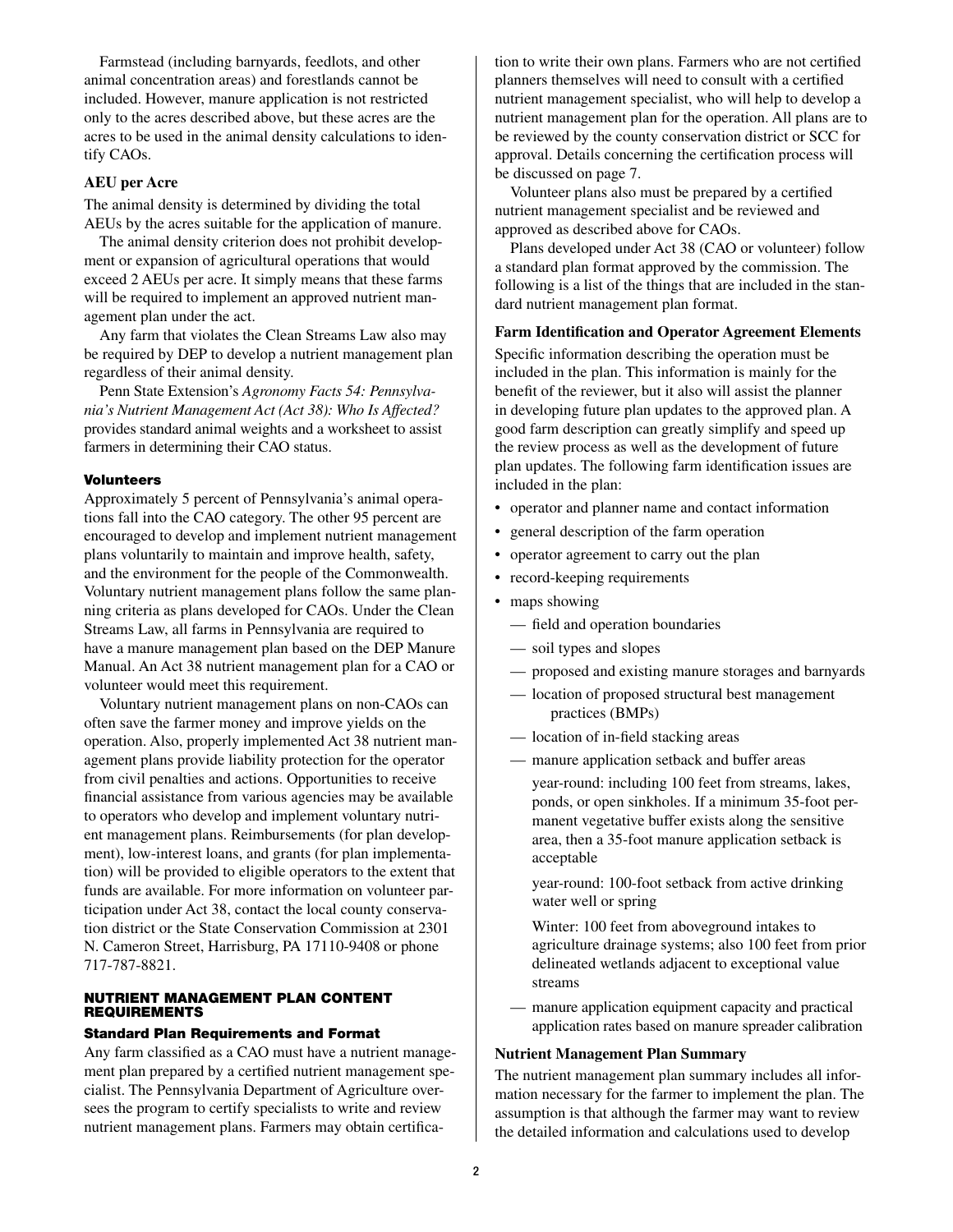the plan, the plan summary is the only part of the plan that the operator will need in making management decisions. This summary must be prominently placed at the front of the plan. Some of the major issues addressed in the plan summary include the following:

- field application summary, including
	- field identification
	- field acreage and expected yields
	- manure and fertilizer application rates and timing
- in-field stacking criteria specifying
	- location (based on soils, topography, sensitive areas, etc.) and year-to-year rotation of pile location
	- shape and management of piles
	- piles must be covered if the manure will be stacked for more than 120 days
- • planned BMPs to address manure management and stormwater concerns on the operation
- description and storage capacity of any newly proposed manure storage facility
- summary of the plan should include notes clarifying details of the plan for the operator
	- examples of information that should be included in the summary notes:
		- winter spreading procedures and restrictions for any fields where winter spreading is planned
		- location of environmentally sensitive areas and setbacks as appropriate
		- details about multiple or split applications on fields
		- details about grazing management (e.g., stocking rate, days and hours per day on pasture)
		- any significant changes from standard management procedures should be highlighted in a note

### Nutrient Management Plan Calculations

#### Required Information and Calculations

The information and calculations required to determine the manure applications outlined in the nutrient management plan summary must be included in appendices as part of the standard nutrient management plan format. The list below outlines the major elements that are included in these required appendices to the nutrient management plan:

- amount of each type of nutrient source used on the operation
- amount of manure generated on the operation
	- measured or calculated if necessary
- nutrient content of the manure used on site
	- use actual annual manure analysis
	- book values acceptable when actual testing is not possible
- crop nutrient requirements
	- realistic expected crop yields
- soil test recommendations (updated every 3 years)
- residual nitrogen based on past manure applications and legume crops
- planned spreading periods and incorporation time for the manure and other nutrient sources
- nutrient application rates (manure and other organic sources and chemical fertilizers)
	- application rates limited based on amount of nitrogen (N) required, or in the case of legumes, removed by the crop
	- application rates may be further limited based on the Phosphorus (P) Index analysis
- manure irrigation restrictions where this application process is used
- restriction on application of liquid manure at rates greater than 9,000 gallons/acre at any one time

# Alternative Uses for Excess Manure

#### Excess Manure

For operations where manure is to be used for other than land application on the operation, i.e., excess manure, a strategy for using this manure is to be included as part of the nutrient management plan.

#### **Exemption for Small Amounts of Manure**

The following requirements for alternative uses of excess manure are not required for importing operations receiving small amounts of manure defined as

- 5 tons or less of poultry manure
- 25 tons or less of nonpoultry solid manure
- 10,000 gallons or less of liquid manure

#### **Certified Manure Haulers and Applicators**

All manure transfers from, or manure applications on, the operation conducted by commercial manure haulers and applicators or brokers must be done by a manure hauler or broker certified by the Pennsylvania Department of Agriculture under Act 49 of 2004.

# **Manure Exported to a Known Location for Land Application**

When manure will be transferred to known landowners or operators for application to agricultural land, the plan shall contain:

- a signed agreement between the exporter and the importing operator(s)
- nutrient balance sheet (NBS) detailing the manure application locations, rates, and methods of application for each importing site
	- Three options are available with the NBS for determining N and P application rates:

1. Where no soil tests exist for the receiving fields, manure application rates cannot exceed P or N crop removal and manure applications must be set back at least 150 feet from water bodies.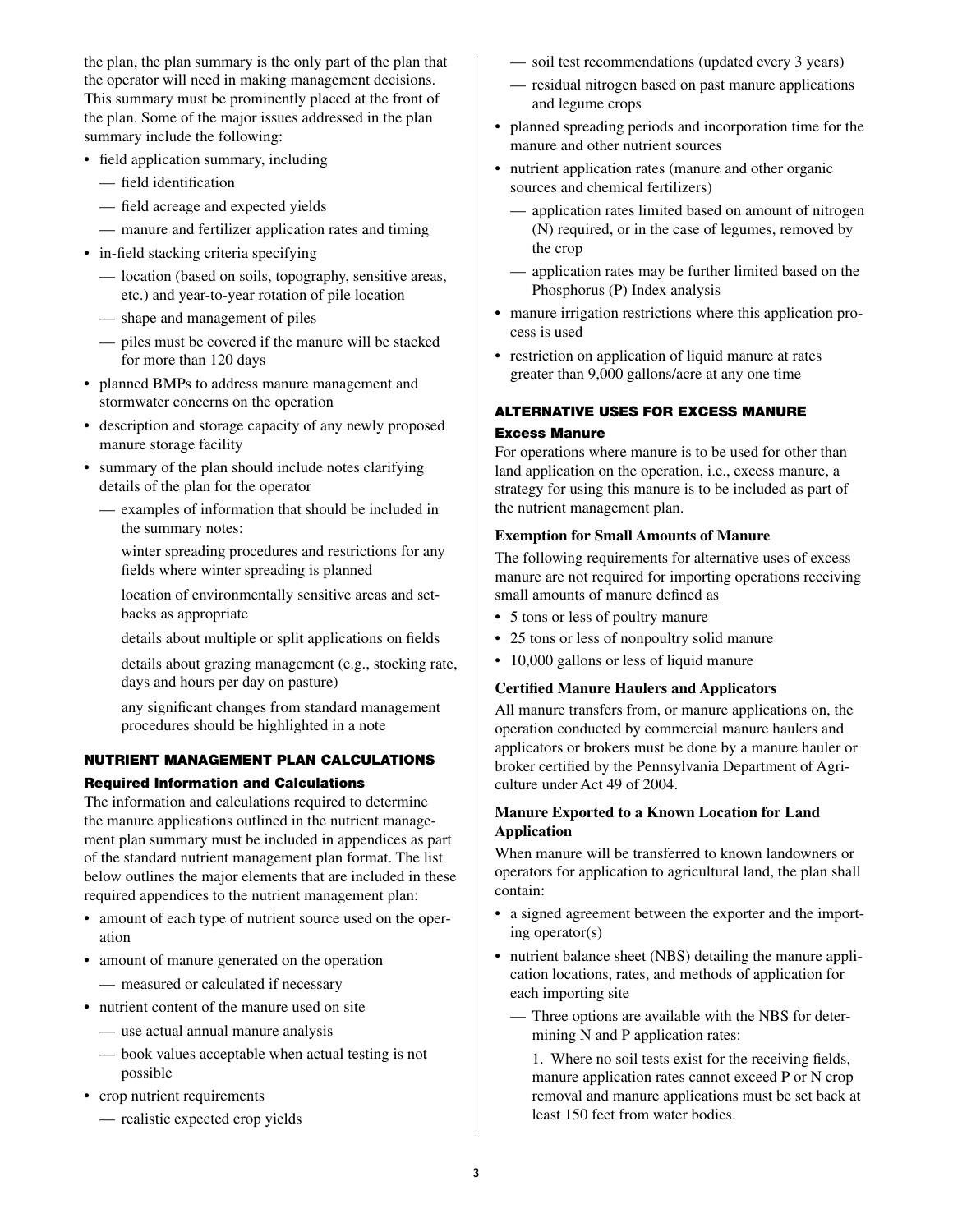2. For fields with a soil test indicating soil P levels less than 200 ppm (using the Mehlich 3 soil test), manure can be applied up to an N-balanced application rate (no P limitations relating to application rate) as long as these applications are set back at least 150 feet from water bodies.

3. When applying to fields having a soil test P level in excess of 200 ppm or on fields within 150 feet of a stream, the operator is to use the P Index to determine P application limitations while also ensuring the application does not exceed N crop removal.

- An approved nutrient management plan can be developed and used instead of an NBS.
- operators who export manure also will be required to give the importer an informational packet including:
	- appropriate sections of the Manure Manual
	- educational publications relating to nutrient management
	- manure export sheets

#### **Manure Exported through a Broker**

For operations where the manure will be transferred through a manure broker, the broker, who must be certified under Act 49, assumes responsibility for the manure once he or she takes control of the manure. For operations using a broker, the plan must include:

• a signed agreement between the exporter and the broker

# **Manure Exported for Use Other Than Land Application**

For operations where manure will be transferred to a known importer for use other than application to agricultural land, the plan must include:

• a signed agreement between the exporter and the importer, including a brief description of the planned use for the imported manure and the amount of manure the operator plans to transfer to the importer

#### **Manure Processed or Used on the Operation for Use Other Than Land Application**

When manure will be processed or used on the operation where it is produced for a purpose other than the application to agricultural land, the plan is to include:

• a brief description of the planned use for the manure, including the estimated amount expected to be processed or used and when

#### **Manure Marketed through an Open Marketing System**

If manure is to be marketed from an existing agricultural operation by using an open marketing system (this option is not available for a new operation) and the importers cannot be identified at planning time, the plan must include:

- proposed marketing scheme
- • estimated amount of manure to be marketed and when

An operator using this exporting scheme must be a certified broker under Act 49. NBSs must be developed for all importing sites where the manure will ultimately be land

applied (with the exception of small-quantity importers as explained above).

#### Manure Management

#### Manure and Barnyard Management

In preparing the plan, the nutrient management specialist must conduct an on-site review of the adequacy of existing manure management practices to prevent surface water or groundwater pollution and to identify these problem areas in the plan.

The plan will list areas on the operation where water pollution would be expected under normal climatic conditions and the practices required to be implemented to correct these problem areas.

#### **Practices to Be Evaluated During Site Visit**

The plan is to include manure handling, collection, barnyard runoff control, emergency manure stacking provisions, in-field manure stacking provisions, and manure storage practices

#### **Manure Management BMPs**

The plan is to include a list of BMPs that are necessary to correct any identified water contamination sources. BMP design work is not required as part of the plan; however, during implementation of the approved plan, the operator will be responsible for obtaining the necessary BMP designs. The BMP designs must be kept on site.

#### **Manure Storage Standards**

In the implementation of an approved plan, new or expanded manure storage and handling facilities must be designed, constructed, located, operated, maintained, and, when no longer used for the storage of manure, removed from service in such a way as to prevent the pollution of surface water and groundwater and the off-site migration of nutrients by meeting *Pennsylvania Technical Guide* specifications. Manure storages include:

- storage ponds or tanks
- • permanent stacking and composting pads
- containment structures under confinement buildings
- reception pits
- transfer pipes

Animal confinement areas of the following are not considered to be manure storages:

- poultry houses
- horse stalls
- bedded packs

The designer of the manure storage facility must conduct an on-site investigation to evaluate the site suitability for a facility. For liquid or semisolid manure storage facilities, the facility must be designed by a professional engineer and the construction of the facility must be signed off by the engineer and contractor as meeting the design and construction standards. Two weeks before construction of these liquid or semisolid manure storage facilities, the engineer must submit verification that the design and location meet *Pennsylvania Technical Guide* specifications and Act 38.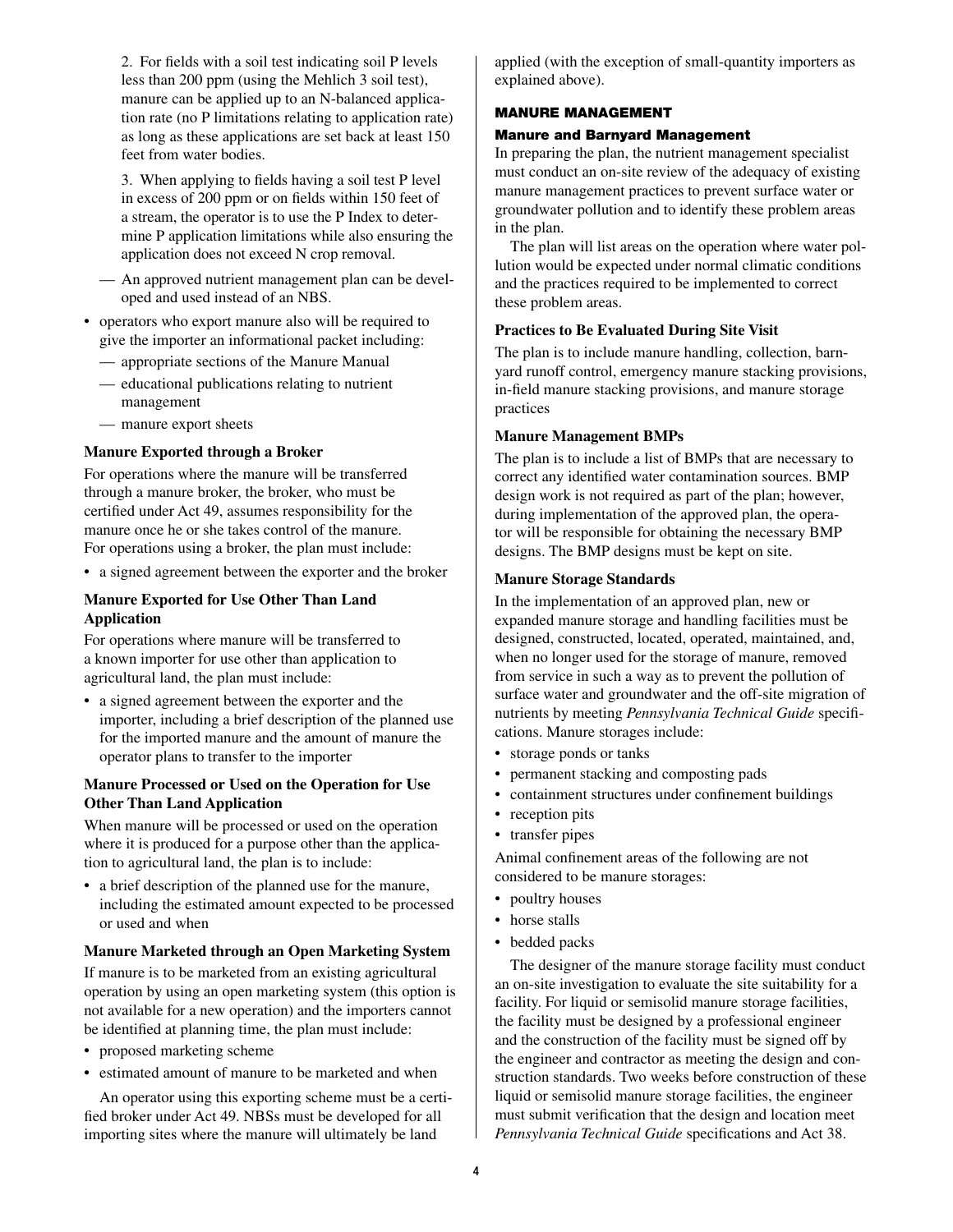The repair of existing manure storage and handling facilities is to meet the same criteria as for new and expanded storages with the exception of the location standards explained below.

#### **Manure Storage Setbacks**

Manure storage facilities (except reception pits and transfer pipes) being built under an Act 38 nutrient management plan may not be constructed in the following locations:

- within 100 feet of a stream, river, spring, lake, or reservoir
- within 100 feet of a private water well or open sinkhole
- within 100 feet of a wetland delineated on the National Wetlands Inventory maps, if the wetland is within the 100-year floodplain of an exceptional value stream
- within 100 feet of an active public drinking water well, water source surface intake, or both, unless other state or federal laws require a greater distance
- within 100 feet (200 feet for new operations) of a property line, unless the landowners agree and execute a waiver
- • within 200 feet of any perennial stream, river, lake, pond, reservoir, wetland (as described above), or any water well where such facilities (except permanent stacking and composting facilities) are located on slopes exceeding 8 percent or have a capacity of 1.5 million gallons or greater
- within 200 feet (300 feet for new operations) of any property line where such facilities (except permanent stacking and composting facilities) are located on slopes exceeding 8 percent where the slope is toward the property line or have a capacity of 1.5 million gallons or greater, unless the landowners agree and execute a waiver

# **Manure Storage Setback Waivers**

These distance restrictions may be waived by the SCC or delegated conservation district if the operator can adequately demonstrate the need for the waiver and also can demonstrate that the facility will protect water quality to the satisfaction of the commission or district.

Property line setbacks can only be waived by the affected neighboring property owner.

# Stormwater Management

#### Stormwater Runoff Control

In the preparation of a plan, the nutrient management specialist or specialist and other individuals with nutrient management runoff experience must conduct a review of the adequacy of the existing field runoff control practices on the farm.

#### **Conservation Plan Requirements**

- The operation must have a current agricultural erosion and sedimentation control plan (in accordance with 25 PA Code Chapter 102).
- The nutrient management plan must be consistent with the Ag Erosion and Sedimentation Plan, including issues such as:
- crop rotation
- tillage system
- planned conservation BMPs
- The nutrient management plan must identify any critical runoff problem areas on the operation.
- The nutrient management plan must include a list of specific runoff-control BMPs to address critical runoff problem areas.
	- The BMP designs are to be kept on record at the operation and are not required to be included in the plan. However, the operator is responsible for obtaining the necessary designs upon BMP implementation.

#### Emergency Response Plan

A written, site-specific emergency response plan must be developed and maintained on the operation before approval of an Act 38 nutrient management plan. The emergency response plan must provide necessary contact information for those who need to be immediately contacted in case of a manure leak or spill. Also, the emergency response plan will outline practices to be taken in case there is a manure leak or spill relating to the implementation of this plan.

The emergency response plan needs to be provided to the local emergency management agency for their files in case they are called to assist with an incident on the site.

# Nutrient Management Plan Review and **APPROVAL**

# Plan Review and Approval

Plans must be submitted to the local conservation district or SCC for review and approval. Approved plans must be implemented as planned and records are required to verify implementation and to provide information for subsequent plan updates and amendments.

# **Submission Time Frame**

Plans must be submitted according to the following time frame:

- Operations defined as CAOs before the October 1, 2006, regulation changes should have an approved plan at this time.
- Existing operations on October 1, 2006, that become CAOs because of the changes in the CAO definition in these regulations had until October 1, 2008, to submit a plan for approval.
- New CAOs must get an approved plan before the start of manure operations.
- Existing operations that are expanding and as a result will be classified as CAOs must get an approved plan before the expansion.
- Existing operations that become a CAO because of the loss of land suitable for manure application must submit a plan within 6 months of the loss of land.
- Volunteers may submit a plan at any time.

# **Plan Review and Approval**

Conservation districts and the State Conservation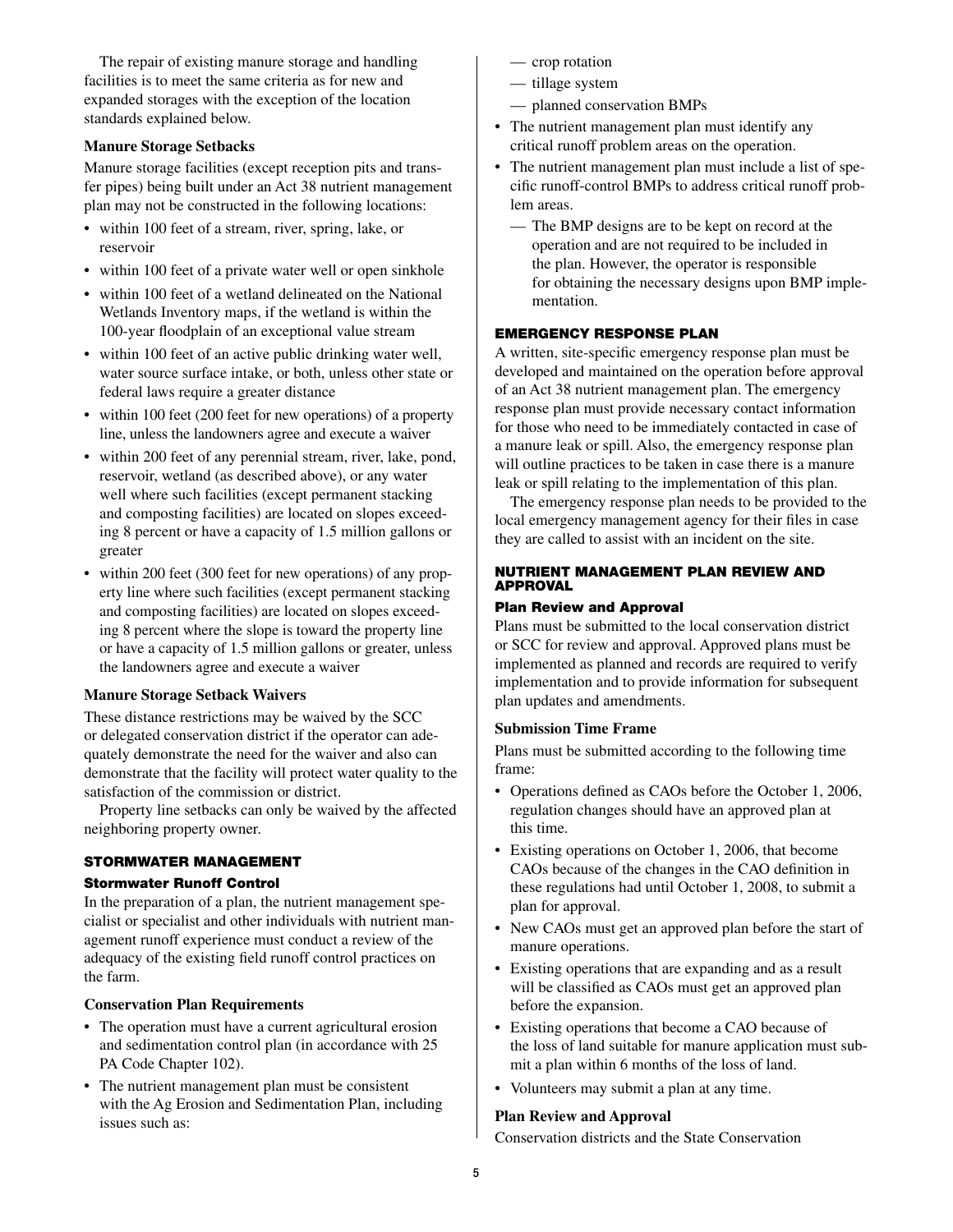Commission have 90 days to act on a plan or plan amendment.

If the plan is not acted on by the reviewing agency within 90 days, the operator is authorized to implement the plan. If the reviewing agency fails to act on the plan within a second 90-day period (therefore a total of 180 days), the plan shall be deemed approved.

# Nutrient Management Plan Implementation and Record Keeping

#### Plan Implementation Requirements

A plan must be implemented within 3 years of the date that it is approved unless the deadline is extended by the SCC or conservation district. Management BMPs must be implemented immediately after approval.

Plans can be transferred to subsequent owners of an operation if the transfer does not result in operational changes.

An amendment is required to make significant changes to the originally approved plan.

#### **Plan Implementation Reviews**

The operator must ensure that the plan remains consistent with the operation. Plan updates or amendments are needed to address operational changes that will result in a change to the nutrient management plan.

Plans must be formally reviewed every 3 years by a certified nutrient management specialist. If the agricultural operation is still consistent with the approved plan, the specialist will notify the reviewing agency of this consistency; if not, a plan update or amendment is to be submitted to the reviewing agency. As part of this 3-year review, the P Index must be rerun with current soil test results.

# **On-Site Status Reviews by Conservation Districts**

Conservation district or SCC staff will conduct periodic onsite plan implementation reviews for all approved nutrient management plans.

#### Plan Amendments

Plan amendments are required when there is a significant change made at the operation. These plan amendments must be developed by a certified individual or commercial nutrient management specialist and be submitted to the reviewing agency for review and approval.

#### **When Are Plan Amendments Required?**

- If an operation has significantly changed from that described in the original approved plan, a plan amendment is required. Significant changes that require the approval of a plan amendment include the following:
	- net increase of greater than 10 percent in AEUs/acre
	- change in crop management that results in a farmwide reduction of greater than 20 percent in N necessary for realistic expected crop yields
- A change in excess manure use arrangements, except when
	- loss of an importer will not impair the operator's ability to properly management manure generated on the operation.
- a new importer is added, as long as the signed agreement and nutrient balance sheet are provided to the reviewing agency by the time of the manure transfer. These new importers will be formally acted on by the district or commission at the 3-year review time.
- When calculation errors or incorrect figures are found in the original plan
- When a different BMP, other than that in the approved plan, is proposed
- When after the first 3 years of implementation of the plan, actual yields average less than 80 percent of the expected crop yields
- The P Index requires a change in manure application rates
- Alternative organic sources will replace all or some of the nutrient sources listed in the plan
- Additional lands are brought into the operation (purchased or rented)
- A change is made in the manure management system that will result in a change in the nutrient content of the manure and thus results in a change in the manure application rates

#### Changes Due to Unforeseen Circumstances

Changes in plan implementation due to unforeseen circumstances (such as outbreaks of contagious disease, equipment failures, etc.) shall be documented by a certified nutrient management specialist and submitted to the district within 30 days of implementation. These amendments do not require the review and approval of the commission or delegated conservation district, but shall temporarily become part of the plan until normal operations are resumed.

# **Record Keeping**

Records of plan implementation must be kept by the operator. However, unless otherwise specified, necessary records are not required to be submitted to the State Conservation Commission or conservation district, but shall be retained by the agricultural operation complying with the act for a minimum of 3 years.

#### Required Records

The operator shall keep the following accurate records:

- records of soil testing results
- records of analysis of manure and other nutrient sources
- nutrient application records:
	- location, date, and rate of nutrient application by crop management unit
- annual crop yield levels for each crop management unit
- annual manure production
- for each pasture:
	- number of animals on the pasture
	- number of days grazed
	- hours per day grazed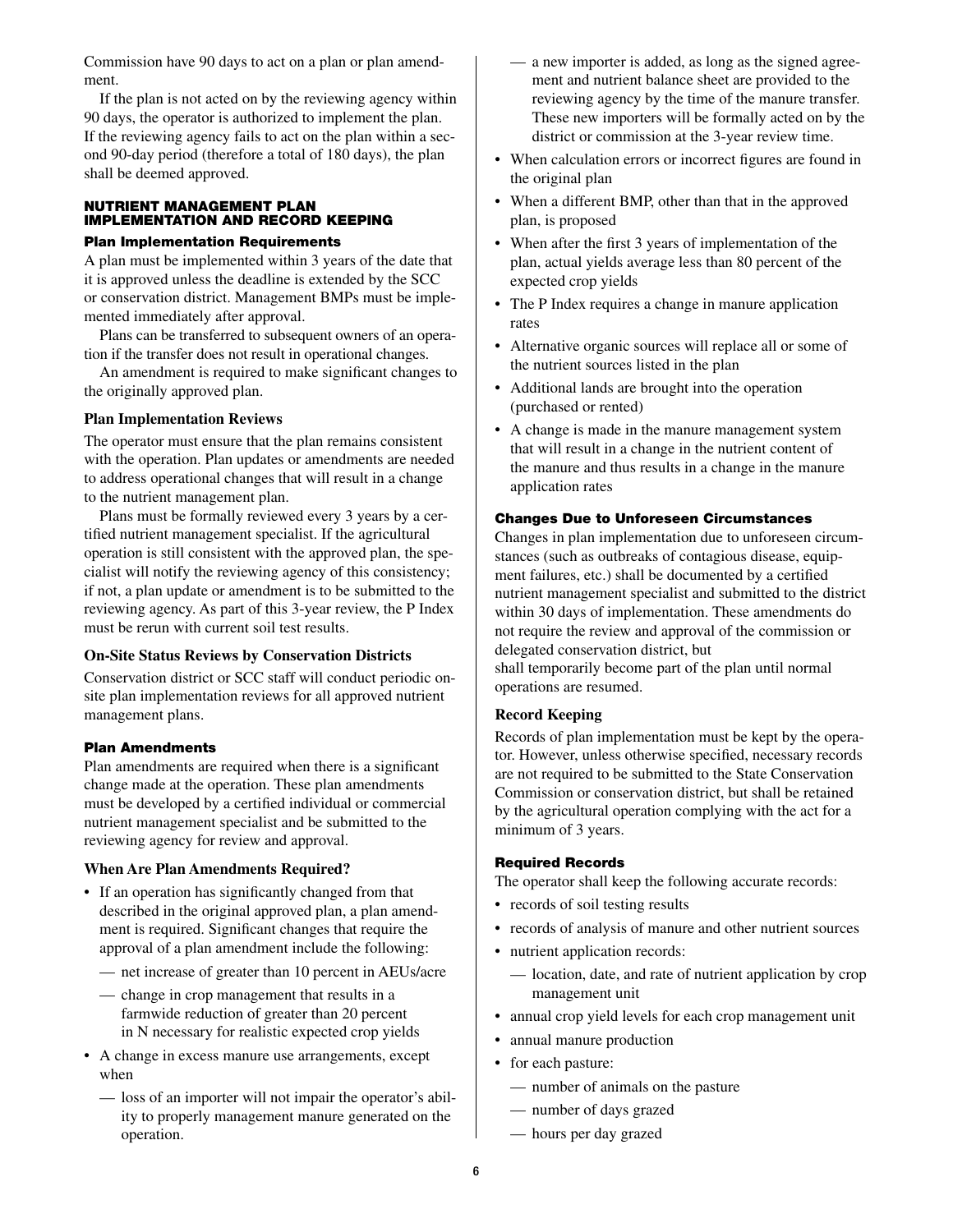- copies of completed manure export sheets
- records of the amount and use of manure on the operation for uses other than land application

# Record Keeping for Manure Transfers

A manure export sheet is required to document all manureexporting activities from the operation. This form contains an identification of the exporter and importer plus other information related to the nutrient content and the amount of manure. The exporter is required to provide a copy of the completed manure export sheet to the importer.

# Administrative

#### Enforcement

Although the commission intends to work with farmers to encourage voluntary compliance, the commission is provided the authority to take legal steps if that approach does not succeed. Act 38 allows the commission, or an authorized agent of the commission, such as a conservation district, to conduct investigations of agricultural operations thought to be in violation of Act 38.

# **Penalties**

Civil penalties are limited to not more than \$500 for the first day of each offense and \$100 for each additional day of continuing violation. The amount of the penalty will be determined by the gravity of the violation, potential harm to the public, potential effect on the environment, willfulness of the violation, previous violations, and economic benefit to the violator for failing to comply.

# **Protections**

If an operator is found to be causing nutrient pollution while fully implementing a valid nutrient management plan consistent with Act 38 and these regulations, the implementation of the plan will be used as a mitigating factor in determining whether any enforcement action is appropriate.

#### Nutrient Management Specialist Certification Program

The Pennsylvania Department of Agriculture administers the Nutrient Management Specialist Certification Program for the purpose of certifying persons who have demonstrated the competency necessary to develop and/or review nutrient management plans.

For additional information on the Nutrient Management Specialist Certification Program, please contact the Pennsylvania Department of Agriculture, Nutrient Management Program, 2301 N. Cameron Street, Harrisburg, PA 17110- 9408 or call 717-787-8821.

# **Types of Certification**

The certification program recognizes four types of nutrient management specialists (NMSs):

- Individual (farmer), commercial, public review, and public dual
	- Individual NMSs are certified to prepare plans for their own agricultural operation.
	- Commercial NMSs may prepare plans for others.
- Public review NMSs are authorized to review plans for approval.
- Public dual NMSs are authorized to write and review plans for approval.
- Public specialists may not review plans that they have written.

# **Certification Requirements**

NMS candidates are required to complete precertification training course work and pass an examination. In addition, commercial and public specialists are required to demonstrate their competency by correctly completing several actions, namely:

- commercial specialists are required to correctly prepare three plans
- public review specialists must correctly prepare one plan and successfully review two plans
- public dual specialists must correctly prepare two plans and successfully review two plans

#### **Continuing Education Requirements**

At 3-year intervals, NMSs are required to complete continuing education credits to remain certified.

#### Financial Assistance

To the extent that funds are available, operators who develop a nutrient management plan under these regulations may be eligible of financial assistance to develop and implement the nutrient management plan.

For additional information on plan development incentives and financial assistance for plan implementation, contact your local county conservation district or the State Conservation Commission, Nutrient Management Program, 2301 N. Cameron Street, Harrisburg, PA 17110-9408 or call 717-787-8821.

# **Plan Development Incentives Program**

To the extent that funds are available, the operator of a CAO or other agricultural operation planning under the act may apply for funding to develop an Act 38 compliant nutrient management plan. The Plan Development Incentive Program (PDIP) is designed to assist existing operations by offsetting the cost of developing a nutrient management plan meeting the Act 38 criteria.

# **Plan Maintenance Program Funding**

In addition to the plan development assistance provided by PDIP for initial Act 38 plan development, additional assistance may be available to the extent that funds are available to support continual plan amendments and updates to ensure that the plan remains current with the farm operation.

# **Plan Implementation Financial Assistance**

To the extent that funds are available, an owner or operator of an existing agricultural operation may apply for financial assistance to implement nutrient management plans including alternate technology projects. A special nutrient management fund has been established for this purpose. The SCC and the Pennsylvania State Treasury provide financial assistance in